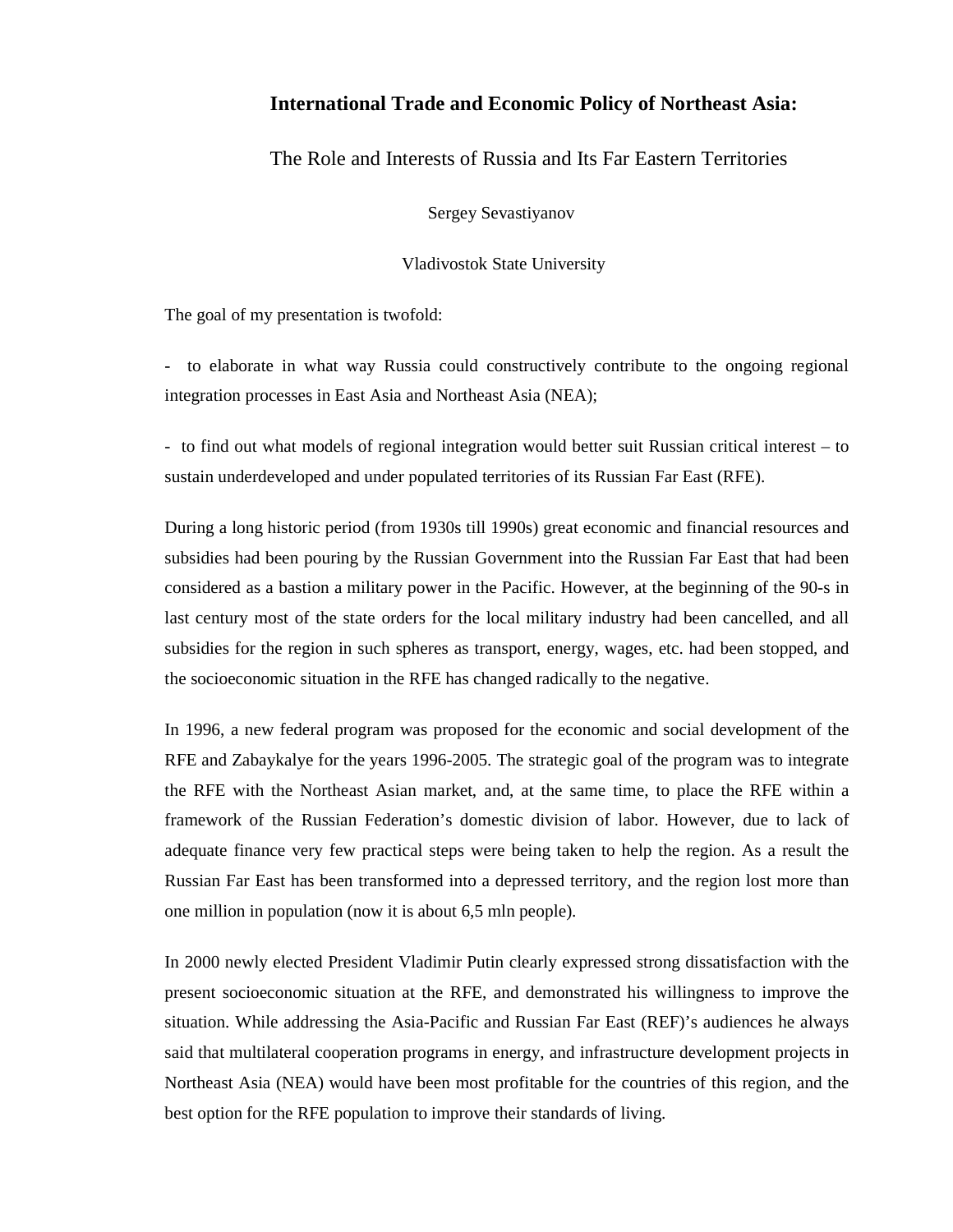Most part of those proposals looked like a rhetoric for a while, but gradually some changes became to happen that reflected a new situation in the Russian economics operating in a new environment of the Russian state budget's huge surplus beefed up by oil dollars<sup>1</sup>.

In 2005 then Minister of Economic Development and Trade Germen Gref that the Russian Government **must and would** take part in construction of roads, airports, pipelines, energy power grids, and reminded about President Putin's directives to develop the RFE as a priority area, and that was why the Russian Government finally decided to increase the amount of money allocated to the RFE development programs: from 2,9 bln rubles<sup>2</sup> in 2004, to a sizable amount of 17,5 bln rubles in 2007.

The Asia Pacific region is a critical component of the Russian foreign policy, because Moscow is very interested to use its increasing economic potential to contribute to the economic development and comprehensive security of the Russian Far East and Eastern Siberia. There are several areas of Russia's regional involvement that could become substantial components of the EA and NEA multilateral cooperation: energy and natural resources supplies; transportation services, nature and ecology preservation, arms trade; and constructive participation in regional and subregional International Governmental Organizations (IGO).

### **Bilateral economic and trade ties in the Asia-Pacific and NEA**

### **(For details see – 32 power point slides)**

#### *China*

 $\overline{a}$ 

For a number of security and economic reasons, Russia's policy in Asia gives priority to its partnership with China. Russian–Chinese trade was rapidly increasing: in 2006 it has reached a record \$29 billion. One of the main trade boosters is an expansion of its border trade component.

As far as the Chinese illegal migration threat is concerned, Moscow and the regional political elite are sure that Russia needs a foreign labor force to develop vast territorial spaces in the RFE and East Siberia. The issue is how to construct adequate laws and then implement an effective immigration policy. In the RFE, more than 70% of legal working migrants are from China. Other sizable migrants groups are from North Korea and Vietnam.

<sup>&</sup>lt;sup>1</sup> Sevastyanov S., Current State and Prospects for Russian – North – South Korean Triangular Economic *Cooperation*, proceedings of the 15<sup>th</sup> IFANS – IMEMO Conference, IFANS, Seoul, 2005 pp. 124-125

 $2^2$  One US dollar is equivalent to 25,0 Russian rubles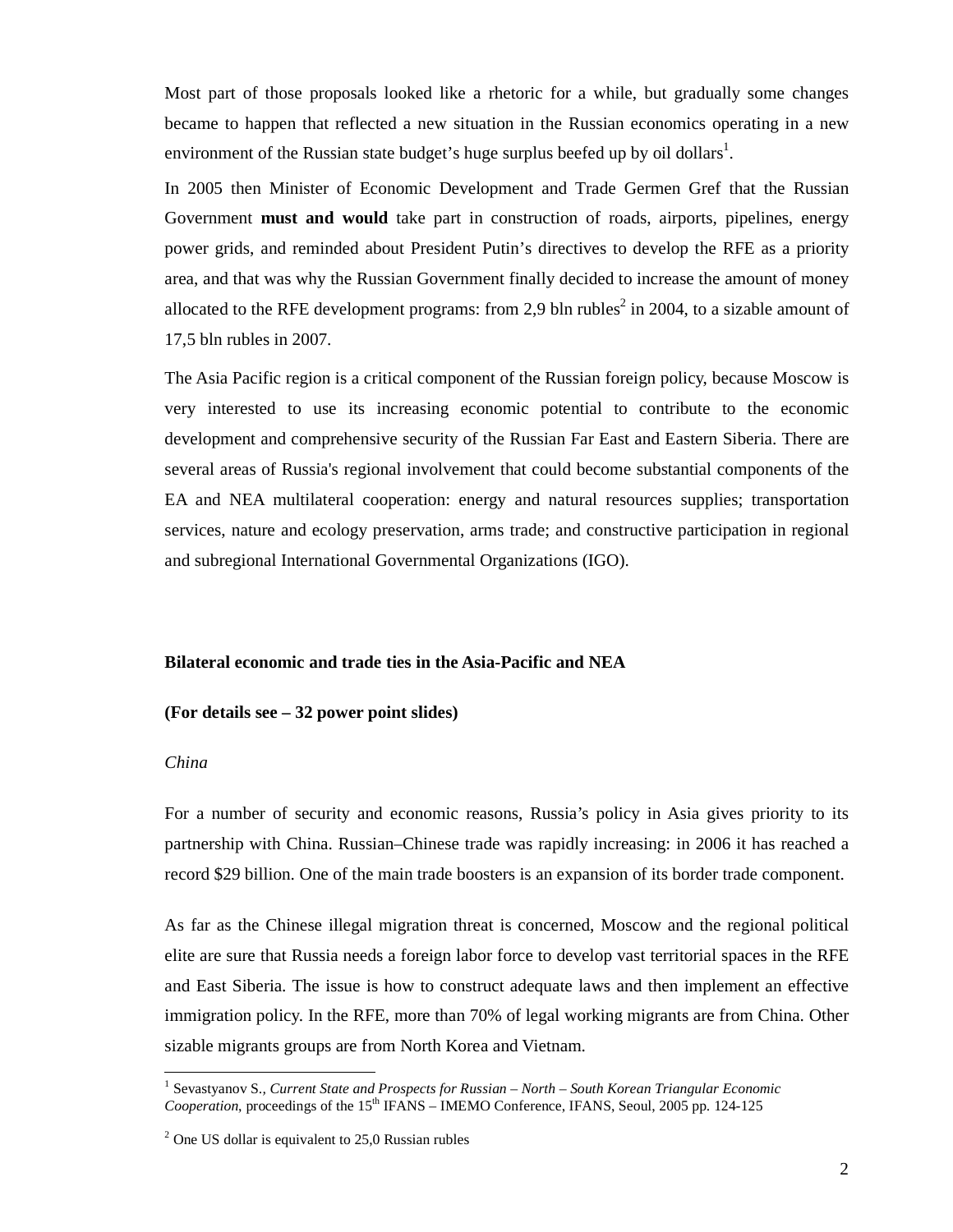### *Japan*

Recent improvement of economic ties and the numerous bilateral negotiations did not bring progress in resolving their so called Northern islands territorial dispute. At the moment both sides are not ready to soften their position on the issue.

Mostly due to high international price for oil Russian state budget is very healthy, Russian foreign exchange reserves and stabilization fund reached record levels of \$425 bln and \$130 bln respectively, and both (reserves and fund) are quickly growing. As a result of that financial dynamics Russia is not so much interested in Japanese FDI to the RFE natural resources development. But what Russia is really interested in is to attract Japanese investments into other (not natural resources development) industry sectors, and that was why Moscow was very encouraged by Nissan and Toyota decisions to build automobile producing plants in Russia.<sup>3</sup>

### *The Korean Peninsula*

Russia is trying to maintain balanced political ties with ROK and DPRK, and to fully participate in dealing with economic and security problems on the peninsula. In the economic area South Korea overwhelmingly dominates: in 2006 Russian trade with RK reached a record level \$10 bln, while Russia – North Korea annual trade in 2004 was only \$160 million. All three countries (RF, ROK, DPRK) consider implementation of joint projects in energy and transportation as one of the major factors in securing unification of Korean states, and in decreasing tension on the Peninsula.

Trans-Siberian Railroad (TSR) extension to the Korean Peninsula and its connection to the Trans-Korean Railroads (TKR) is considered in Russia as most perspective and profitable international transportation project. Joint use of TSR and TKR would help ROK and Japanese business to decrease cargo transportation period to European countries three times (from 30-35 days by sea to 10-12 days by land), while Russia and DPRK would get much more profit for the transit of increased amount of containers.

Characterizing Russian energy export to NEA countries, one regional security problem should be taken into account. Most of Russian proposals to sell oil, gas and electricity to its neighbors could not fully materialize until Korean Peninsula security issue is solved. To make this happen

 $\overline{a}$ 

<sup>3</sup> RIA Novosti, September, 2006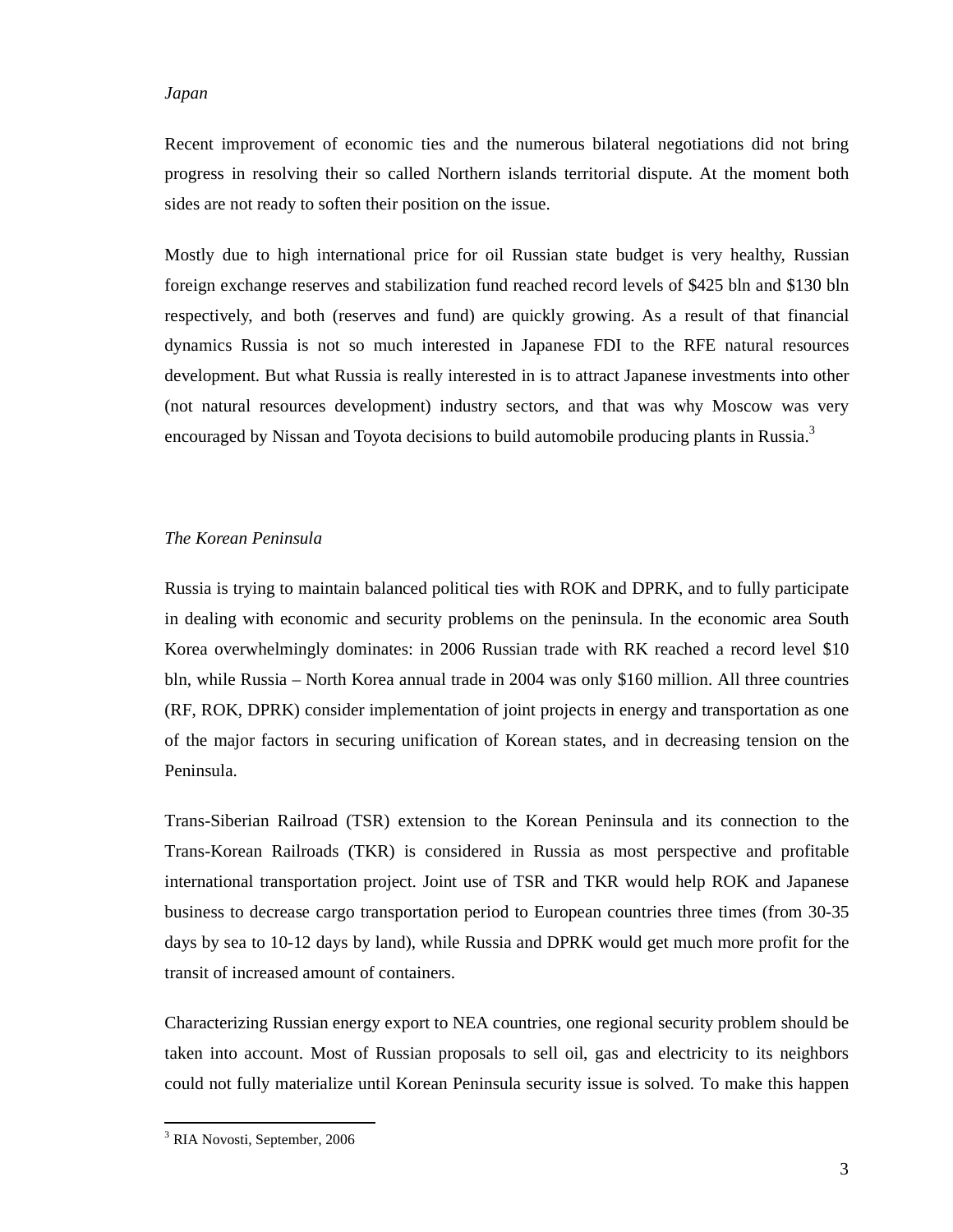Russia is acively participating in 6-Party Talks. Moscow believes that a solution to this regional problem would be greatly facilitated by providing DPRK with adequate guarantees of security and by creating conditions for its sound economic and social development in exchange for renunciation of its military nuclear program $4$ .

#### *The United States*

Though Moscow and Washington successfully cooperate in 6-Party Talks, the potential for closer ties between the RFE and USA is underexploited especially in economics sphere: bilateral trade and investments substantially declined in this century, and the only positive example in economics sphere is Sakhalin-1 project with an active Exxon participation.

#### **Russian Approach to Multilateralism in the Asia-Pacific region**

*At the Asia Pacific level* Moscow is using APEC as a key international organization to promote its economic interests in the region. During last several years Moscow managed to make more visible input to the implementation of the APEC annual agenda selecting Vladivostok as a venue of such events as:  $7<sup>th</sup>$  Investments Symposium in 2003; Meeting of the APEC Transportation Working Group 2005; Meeting of the APEC Industrial Science and Technology Working Group 2007. As a next critical step in this direction Moscow has chosen Vladivostok as a venue of the APEC Summit in 2012, and allocated about \$6 bln to prepare a city to represent Russia in this event. This APEC Summit should be of help for the RFE, Primorsky krai and Vladivostok to attract attention of foreign investors.

#### **Northeast Asia**

 $\overline{a}$ 

For the last 10 years the RFE was actively participating in a number of multilateral economic cooperation projects in NEA, including TRADP. However, Russian approach to the Tumen Program has been based in the broader context of developing Primorsky region, and not just in a geographically small TRADP area. As a result of the controversy in vision, Russian authorities blocked most of the TRADP plans being concerned about potential loss of control over and

<sup>&</sup>lt;sup>4</sup> Ignatov A. Russia in the Asia-Pacific in ed. by Azizian R. Russia, America, and Security in the Asia-Pacific, Honolulu, APSCC, 2006, p. 10.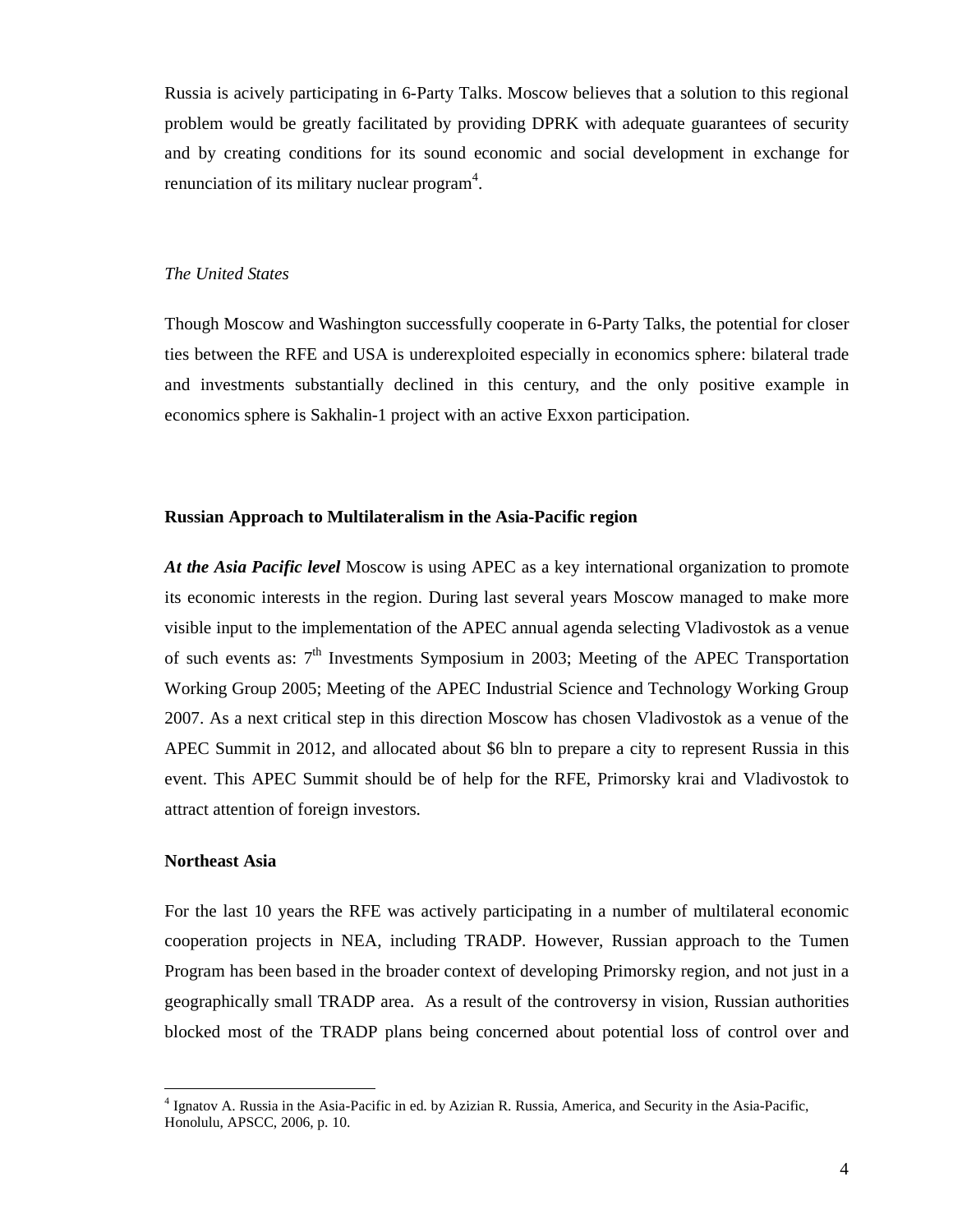ecological threats to strategically important part of the Primorsky territory, and about producing critical competition to local Russian ports.

#### **The Russian Far East's New Economic Development Plans and Initiatives**

In the context of Minister Gref's statements, it makes sense to analyze several NEA energy and transportation infrastructure development projects that have been either actively discussed or in a realization phase during last several years. Most important have been an oil pipeline starting from Eastern Siberia, and a gas pipeline starting from Sakhalin – both should go all the way to the Pacific Ocean coastline in southern part of the Primorsky region.

 When the above mentioned infrastructure development multibillion projects had been discussed for many years, the critical issue had always been unsolved: *who would pay to start and to implement them?* 

 An idea to form multilateral framework for cooperation in the energy sector in NEA had been gaining momentum in the region for more than 15 years. However in reality in December 2004 the Russian Prime Minister Mikhail Fradkov ordered to start construction of the Eastern Siberia - Pacific Ocean (ESPO) oil pipeline *using state budget money and not seeking any foreign investments to make this happen.*

The ESPO first section from Taishet, Irkutskaya oblast to Skovorodino, Amurskaya oblast should be able to support a total delivery capacity of 80 mln tons of oil per year. Two other proposed pipeline portions starting in Skovorodino (the main one - going to Primorsky region, and an off-shoot - to Datcin, Northern China) should have an annual capacity of 50 mln tons, and 30 mln tons respectively.

 In 2008, the ESPO pipeline will reach a key point of Scovorodino. At this time a decision should be made on pipeline construction priority: a main route to Primorsky region or an offshoot to Datcin in Northern China. Moscow has absolutely no intention, as some foreign scholars speculate, to use this situation as a tool to play China and Japan off against one another. Russian decision will be defined by economic considerations, and by probable lack of proved oil resources at this time to fill ESPO pipeline to its maximum capacity (80 mln tons of oil per year).

Another attractive option for energy cooperation in NEA is hydropower. In 2006 inexpensive energy produced at the Bureya hydropower station, Amurskaya oblast, has been brought via high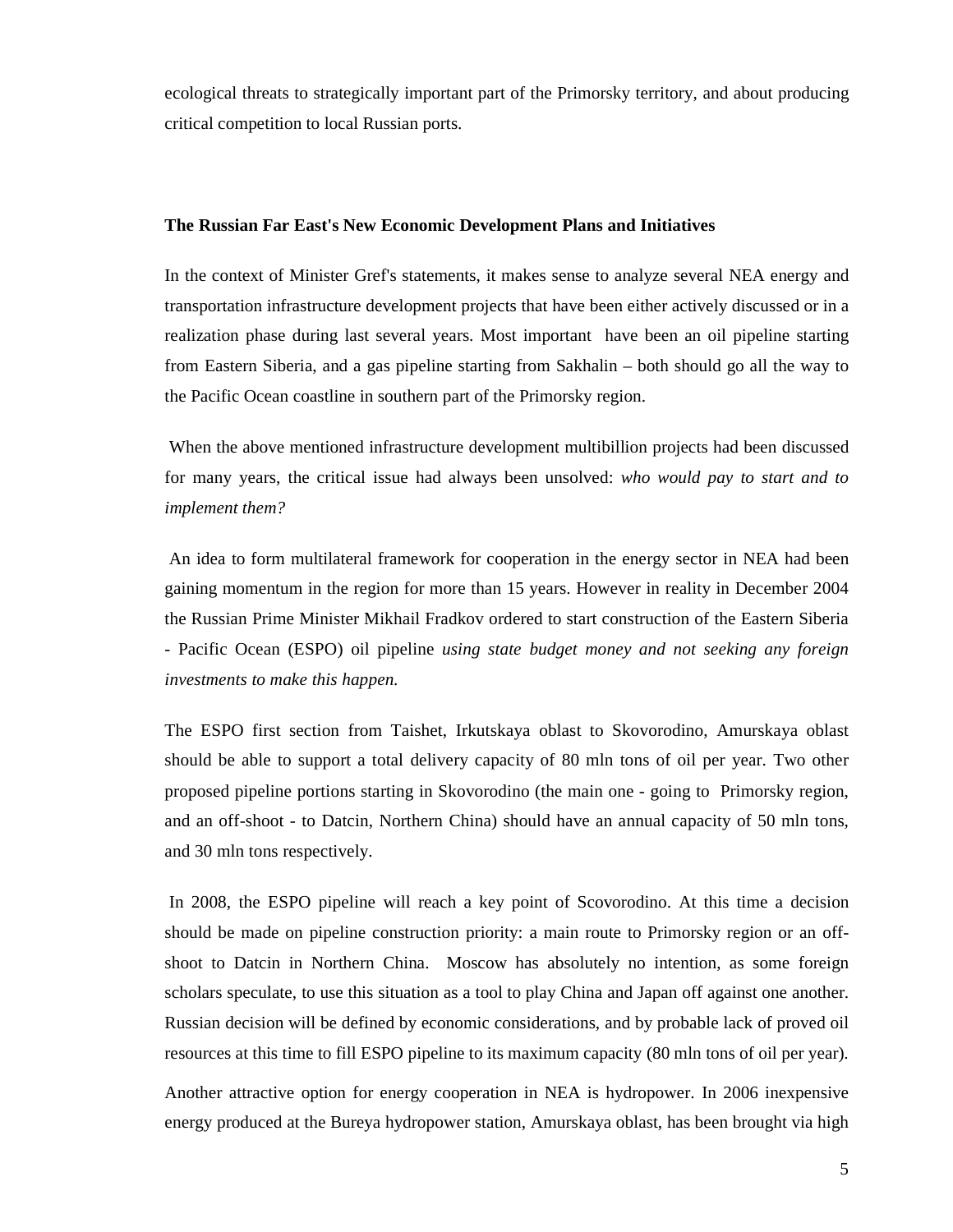voltage lines to Primorsky region that is bordering North Korean territory, thus offering Pyongyang a practical source of energy. By the year 2008 that hydropower station would increase its output to two million kilowatts. Such a huge capacity secures cheap energy to the RFE economy. It will also become a reliable source of affordable energy for China, and possibly for DPRK and ROK.

So latest events demonstrated that Moscow was changing its attitude to the RFE for a more positive, and the Russian Government's obligation to support a sizable part of the RFE multibillion infrastructure development projects with its own budget money were becoming a reality. However starting from 2006, Moscow began more actively implement its **New Energy Policy (NEP),** and it has changed the situation in the Russian energy sector.

Implementing NEP Moscow is trying to persuade foreign consumers to sign long term contracts for delivering Russian oil and gas. At the same time Kremlin is regulating foreign investors' access to a lucrative Russian natural resources sector, while trying to redirect foreign investments flows to other sectors of the Russian economy.

*Two public companies (Gazprom and Rosneft)* are clear Kremlin favorites now. In January 2007 Putin signed a decree allowing Gazprom and Rosneft to get equal share of all Russian continental shelf to extract oil and gas. That decision blocks foreign and other Russian companies from getting major share in these projects, and leaving them with a role of not owners but contractors/subcontractors.

*Both above mentioned companies have chosen Northeast Asia and the Russian Far East as areas of their expanded investments' activities.* 

*Gazprom priority in the region* is to sell Sakhalin area extracted gas to local consumers in the RFE and later to foreign partners. Gazprom recently bought a control share of the Sakhalin-2 project, and is conducting negotiations with Russian companies to buy two components of the Sakhalin – Komsomolsk-at-Amur and Komsomolsk-at-Amur – Khabarovsk gas pipeline owned by Rosneft and Daltransgas respectively. In future Gazprom plans to prolong this pipeline from Khabarovsk to Vladivostok bringing it near the border with China and DPRK thus making plans to sell NEA countries gas transported by Sakhalin pipeline not a distant perspective.

Sakhalin-3 project has been chosen by Gazprom as a main resource base to support its plans to deliver gas by a pipeline to internal and foreign consumers in Northeast Asia. Sakhalin-3 project is composed of four gas and oil fields with total resource base of more than 700 mln tons of oil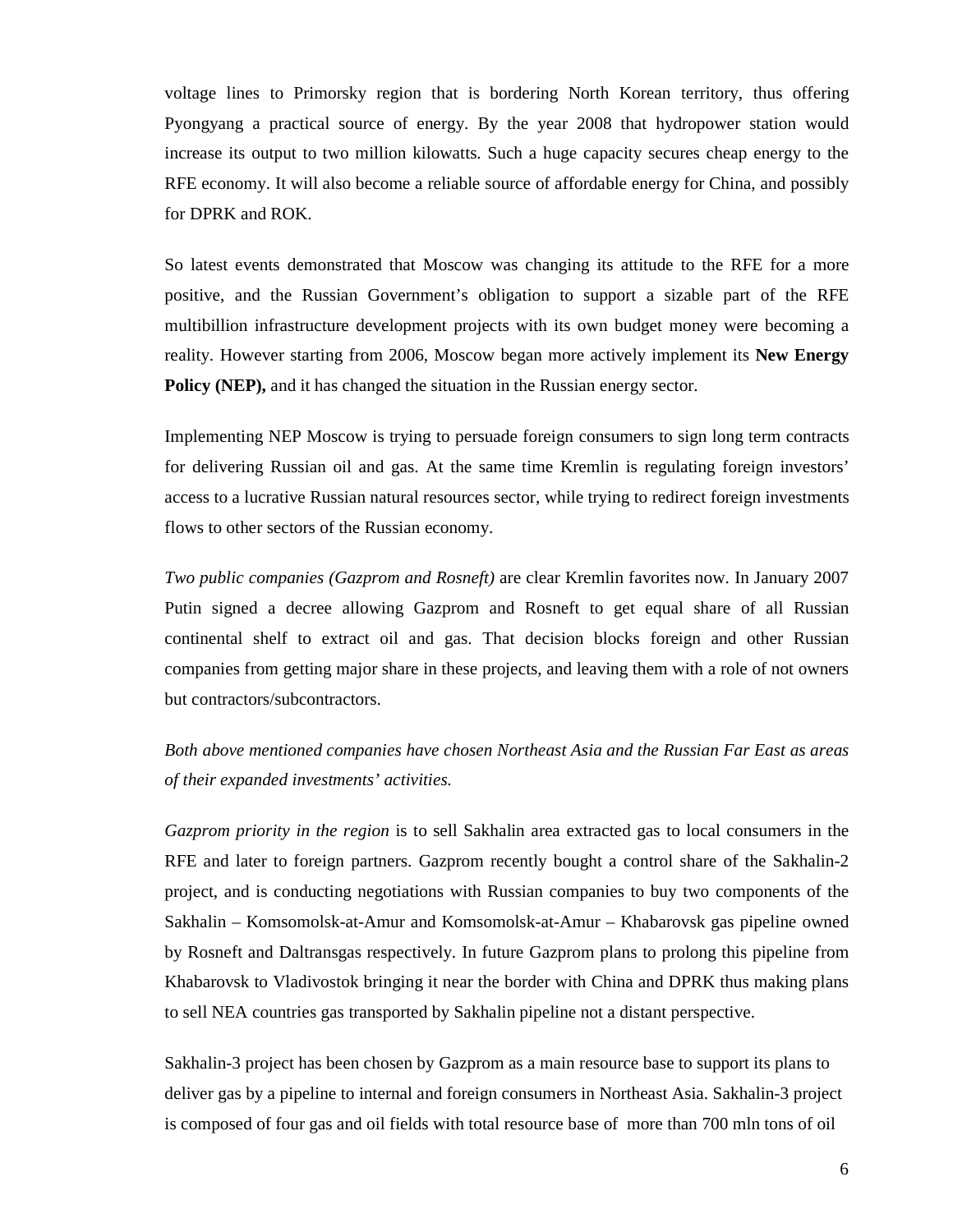and 1,3 bln cubic meters of gas (just for comparison, joint total resource base of Sakhalin-1 and Sakhalin-2 is about 450 mln tons of oil and 1,0 bln cubic meters of gas). Such a choice means that at this point in time Gazprom decided to concentrate its financial and other recourses on Sakhalin area projects, while Kovikta field extracted gas will become a more distant priority.<sup>5</sup>

Gazprom and Korean Gas Company Kogas are considering a feasibility of constructing a gas pipeline from Kovikta to South Korea going through the Chinese territory.

### *ROSNEFT also has an ambitios investments' program abroad and in Russia.*

ROSNEFT is developing strategic partnership with Chinese National Petroleum Company (CNPC) – one of the largest oil companies in the world delivering the lion's share of oil and gas to China. Rosneft and CNPC plan to form a joint venture to make geological survey in Eastern Siberia prospecting for oil reserves at the new perspective areas. In partnership with the CNPC, Rosneft also plans to construct in China an oil processing plant and about 300 gasoline stations.<sup>6</sup> The Chinese public energy companies, until recently, focused on Siberian energy projects, but they decided to participate in the Sakhalin offshore ventures. On July 1, 2005 the CNPC and Rosneft established a joint venture to explore energy resources in the Veninsky bloc of the Sakhalin-3 project.

During a recent meeting with the international discussion club "Valdai" members, President Putin made several critical remarks on current and future energy policy of Russia. Firstly, he confirmed that Russia would expand extraction of oil and gas to satisfy increasing demand of the world market. He also clarified that though as a resources supplier to foreign customers we would implement a very responsible politics, at the same time Russia will balance volumes of our foreign supplies with our state interests and production potential. Taking into account the urgent need in developing the RFE territories, we may suggest that *local consumers of oil and gas will get clear priority over their foreign counterparts.* 

Secondly, he clarified that in tough production conditions of Siberia and Russian Far East (cold climate, mountainous terrain, lack of population and infrastructure, etc.) largest public companies like Gazprom, Transneft, Rosneft could be and would be reliable leading operators of oil and gas extraction and transportation projects.<sup>7</sup>

 $\overline{a}$ 

<sup>5</sup> Kommersant, June 06, 2006

<sup>6</sup> RIA-Novosti, October 03, 2006

<sup>&</sup>lt;sup>7</sup> Putin's forth meeting with international discussion club "Valdai" members in Sochi, September 2007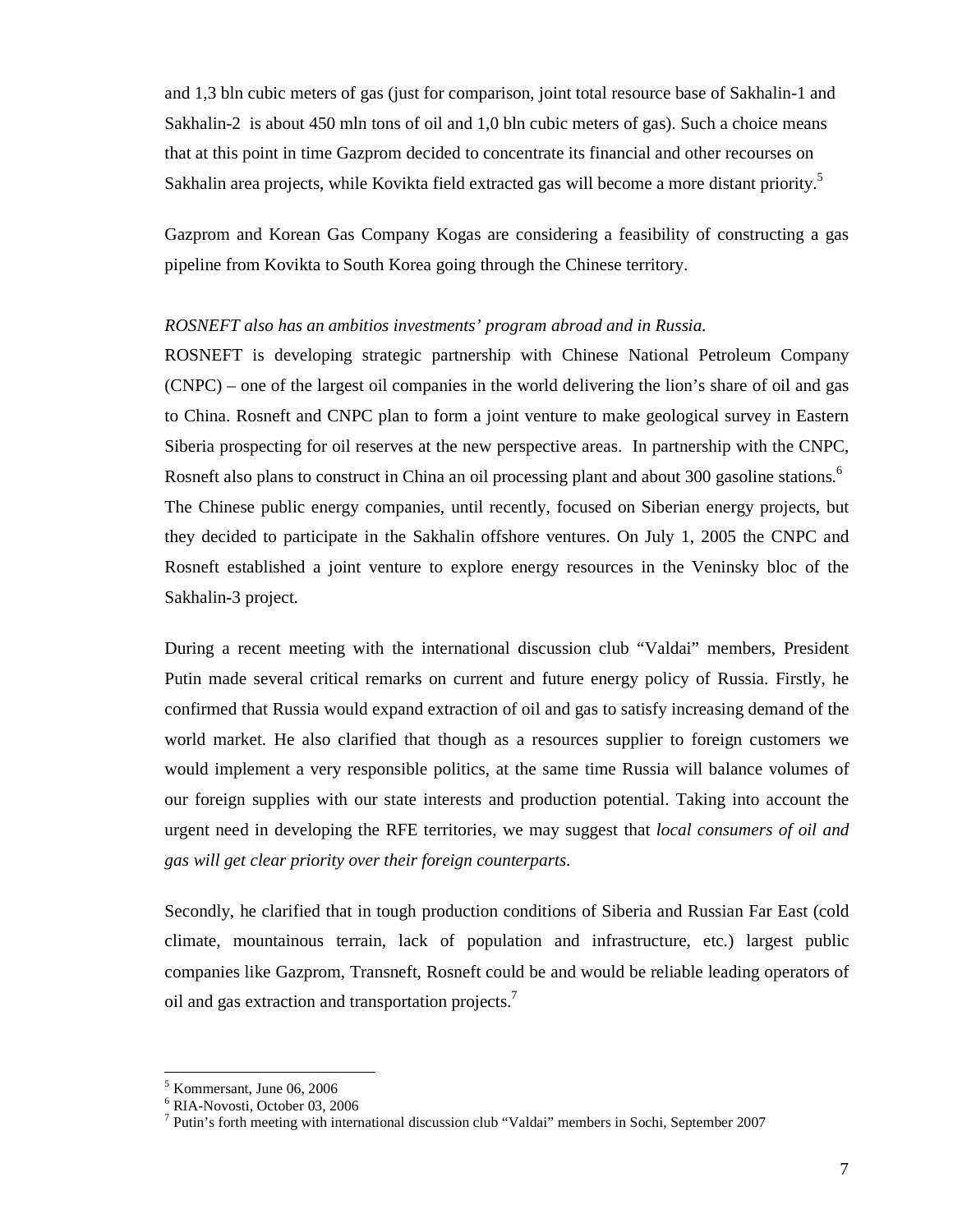The above mentioned statements have been fully materialized in the "Program of the gas industry development in the Eastern Siberia and the Russian Far East" that has been approved by the Russian Ministry of Indusrty and Energy in September 2007. The total amount of investments to realize this program will be 2,4 trillion rubles (about \$93 bln). In accordance with the program, that will be coordinated by Gazprom, in comparison with 2006, by the year 2020 the volume of gas extraction will increase 18 times, and by the year 2030 - by 20 times. In material terms it means that delivery of gas to local consumers in eastern part of Russia will increase up to 27 bln cubic meters per year by 2020, and will reach 32 bln cubic meters per year by 2030. It will help to increase regional GDP from 2005 till 2030 by 3,8 times.

The program clarifies that **gas extraxtion surplus** will be delivered to China, ROK, and other APR countries. By 2020 China and ROK annual import of gas from Russia will reach 25 - 30 bln cubic meters, аnd other APR countries will annually buy 20-21 bln cubic meters. Increase in the volume of gas is planned to achieve by extraxtion at the gas fields in Sakhalin, Yakutiya, Irkutskaya oblast and Krasnoyarskiy region. The largest Kovikta gas field is planned to become operational in 2017, and till that time gas demand will be satisfied by extraction at other fields. $8$ 

### **Recent Changes in the RFE Security Assessments**

The priority of security threats for the RFE in the  $21<sup>st</sup>$  century have changed. The most urgent of them are now either internal (declining socioeconomic situation, negative demography, etc.) or para-military in character (terrorism, illegal migration and fisheries, etc).

Industrial waste dumping and deadly water pollution had been a serious problem in China for a long time, and lately it became an acute problem for the nature and ecology of the RFE. The largest chemical plant blast happened in Jilin province in 2005, and it dumped 100 tonnes of toxic benzene compounds into the Songhua in China's northeast, leading to the shutdown of water supplies to Harbin, and sparking concern in the RFE territories when in December 2005 toxic waste reached Amur River and later Khabarovsk – the largest industrial city in the region.

There is a consensus among experts that pollution and environmental degradation in China will worsen in future. China's growing appetite for timber and other natural resources, such as fish, nuts, etc. are fuelling illegal exports from the RFE territories. In this situation Russia has no

 $\overline{a}$ 

<sup>8</sup> Lenta.ru, September 10, 2007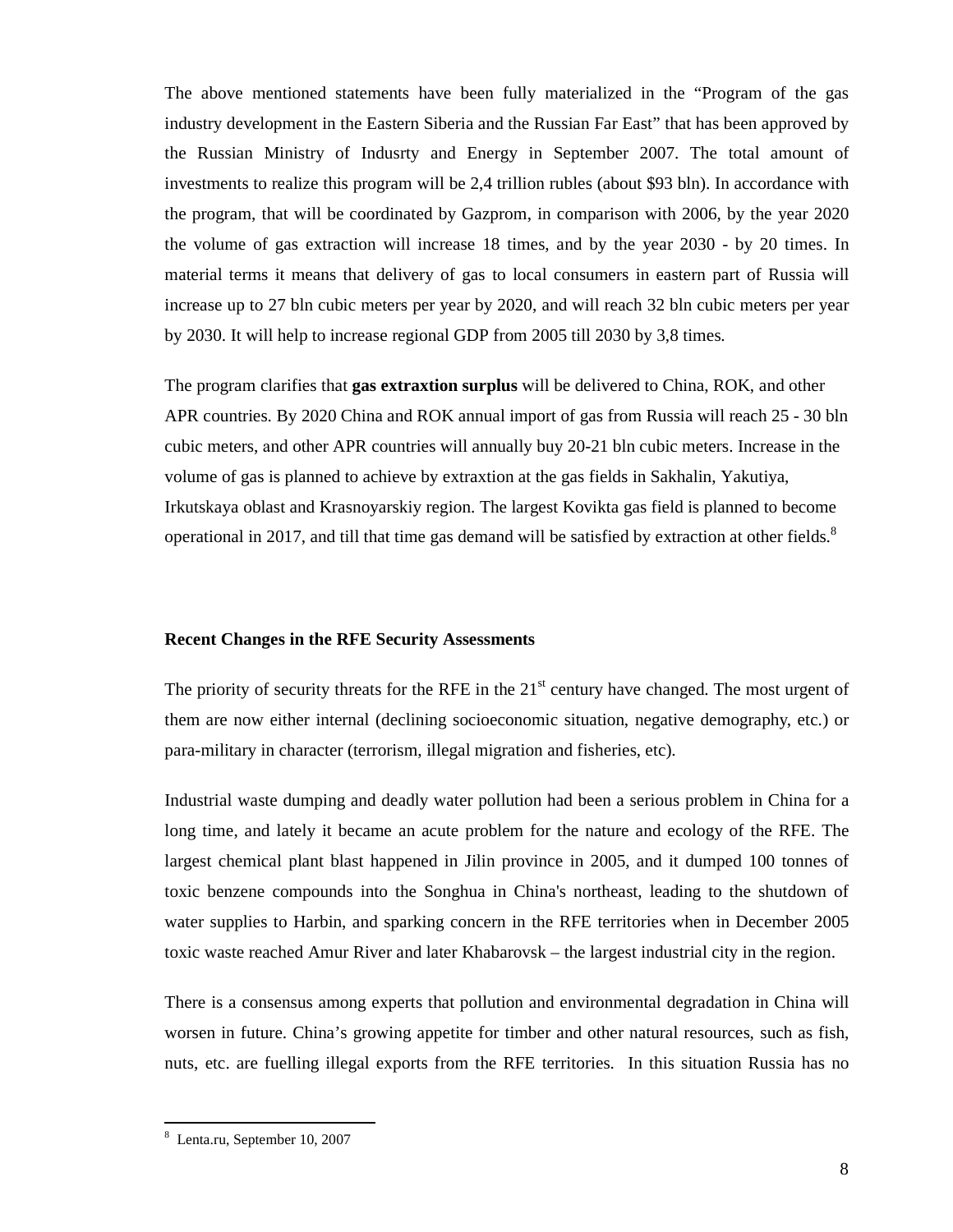other options but to press China to follow more strict ecological standards and to propose bilateral cooperation in this field.

In other words, one more potential sphere where the Russian Far East could make substantial input into East Asian regionalism is a strict compliance with ecology standards and preservation of natural resources that could be accessible to other regional countries. To characterize this subject we will look at several cases.

 In Spring 2006 Russian state company Transneft started construction of the first section of the East Siberia – Pacific Ocean (ESPO) oil pipeline going from Taishet, Irkutskaya oblast to Skovorodino, Amurskaya oblast. President Putin insisted that a new route should be be charted at least 25 miles further away from the northern shore of the Lake Baikal. Environmentalists, and have been campaigning for over a year to protect Baikal - the world's deepest freshwater lake holding more than 20 percent of the world's unfrozen fresh water — from the pipeline.

Another positive example – international cooperation projects aimed at utilization of the Russian old nuclear submarines. The Russian Pacific Fleet decommissioned submarines were waiting for dismantlement and deactivation of nuclear reactors for years while posing a serious ecological threat to the surrounding areas. According to the Russian Rosatom Head Sergey Kirienko, by the end of 2006 75% from about 200 Russian decommissioned nuclear submarines had been utilized, and that all decommissioned submarines should be utilized by 2010. Considering situation at the Russian Far East, the United States and Japan allocated lion's share of foreign money to solve this acute problem.

## **CONCLUSION:**

There are several promising areas of Russian cooperation with its foreign partners that could contribute to its integration into Northeast Asia and East Asia.

First, the most solid and perspective among them is to position itself as a major and reliable energy supplier to the East Asian countries. In a very positive financial situation in Russia (in October 2007 foreign exchange reserves and stabilization fund has reached record \$425 bln and \$130 bln respectively), the Kremlin is doing its best to preserve capacity in strategic decisionmaking in the energy transit and in regulating foreign investors' access to Russian market, while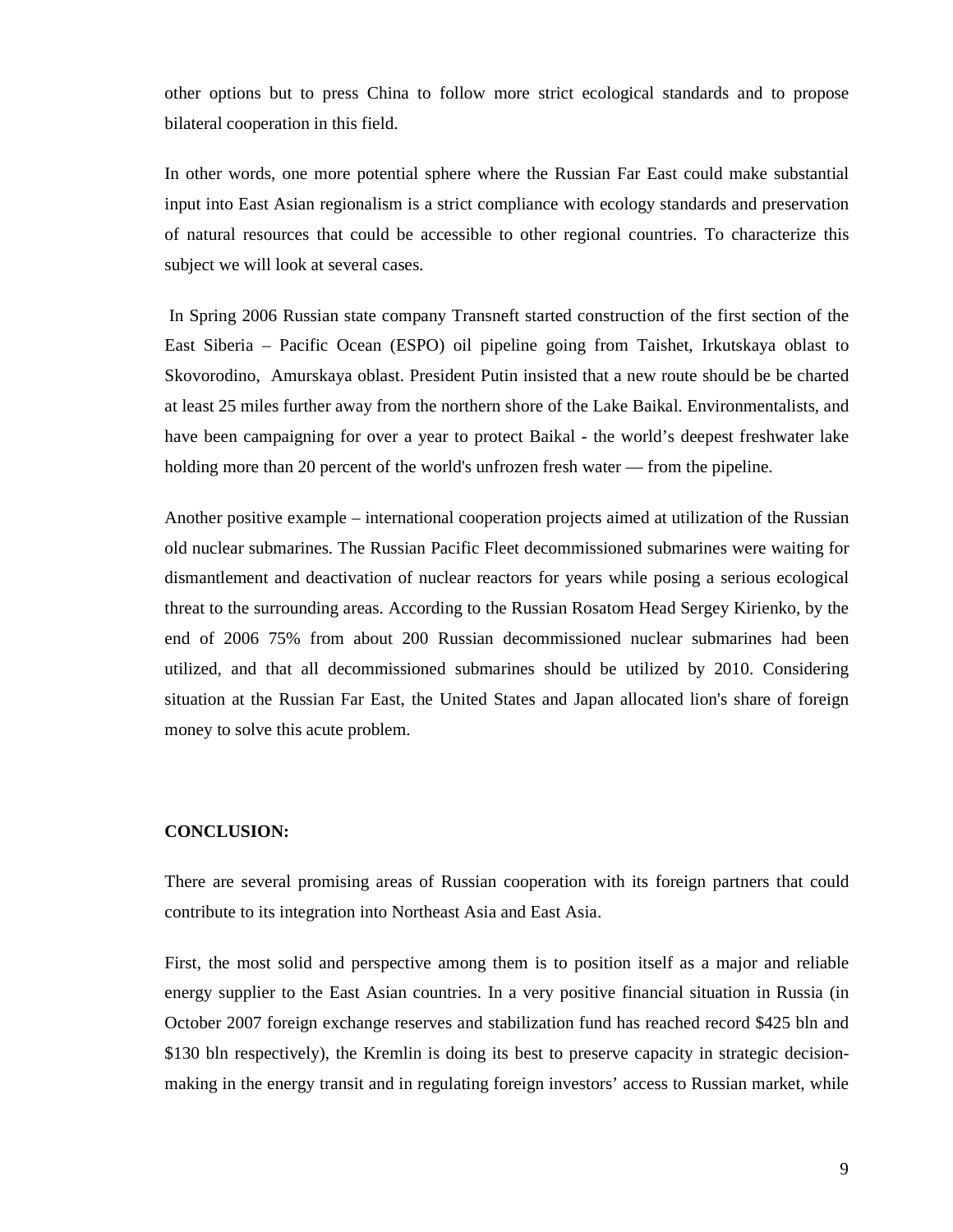trying to redirect foreign investments flows to other value added production oriented sectors of the Russian economy.

The fact that public companies Gazprom and Rosneft got a preferential access to the Russian natural resources may lead to slowdown in extraction ratio. At the same time in unfavorable conditions of the REF territories (cold climate, mountaneous terrain conditions, lack of transportation infrastructure and labor force, etc.) oil and gas extraction and transportation could be more effectively realized by public companies, such as Gazprom, Rosneft, Transneft, etc.

The abovementioned Russian public companies would be able to support stable supply of energy to Asian markets according to approved schedule and in quantities coordinated with foreign partners. Overall, Russia as a consolidated player at the Asian energy market will be a more reliable partner to its neighboring countries.

Such Moscow approach to develop and to sell natural resourses of East Siberia and the Russian Far East, as well as another NEP idea to sign long term contracts to obtain Russian oil and gas do not impede developing mutually advantageous ties between Russia and key consumers of oil and gas in NEA (China, Japan, ROK, DPRK). Considering a proposal to form an International Governmental Organization for cooperation in energy sector in Northeast Asia, Moscow is still interested in its realization.

Second, Russia became a critical supporter of natural resources (timber, fish, seafoods, metals, etc.) to NEA countries. In future, Moscow should develop regional cooperation in natural resources preservation sphere, because all East Asian countries, especially China and Japan, are dependant on Russian energy, metals, timber, fish, and will depend even more in future when, for example Chinese acute lack of water may become a critical regional problem.

Third, Russia's role as a consistent supporter of multilateral cooperation in the Asia-Pacific, primarily in security and economic matters, is gradually emerges. Multilateralism will be an important addition to the bilateral approach at all levels of the regionalism in the Asia-Pacific taking into account that both Moscow and Beijing has changed its attitude to multilateral cooperation to a much more positive one.

The DPRK nuclear crisis became the main impediment to the Northeast Asian regionalism; however a common threat is bringing the region together. An effective multilateral solution to this problem in a 6-Party Talks format may become a key to forming a new international governmental organization dealing with the NEA comprehensive security issues.